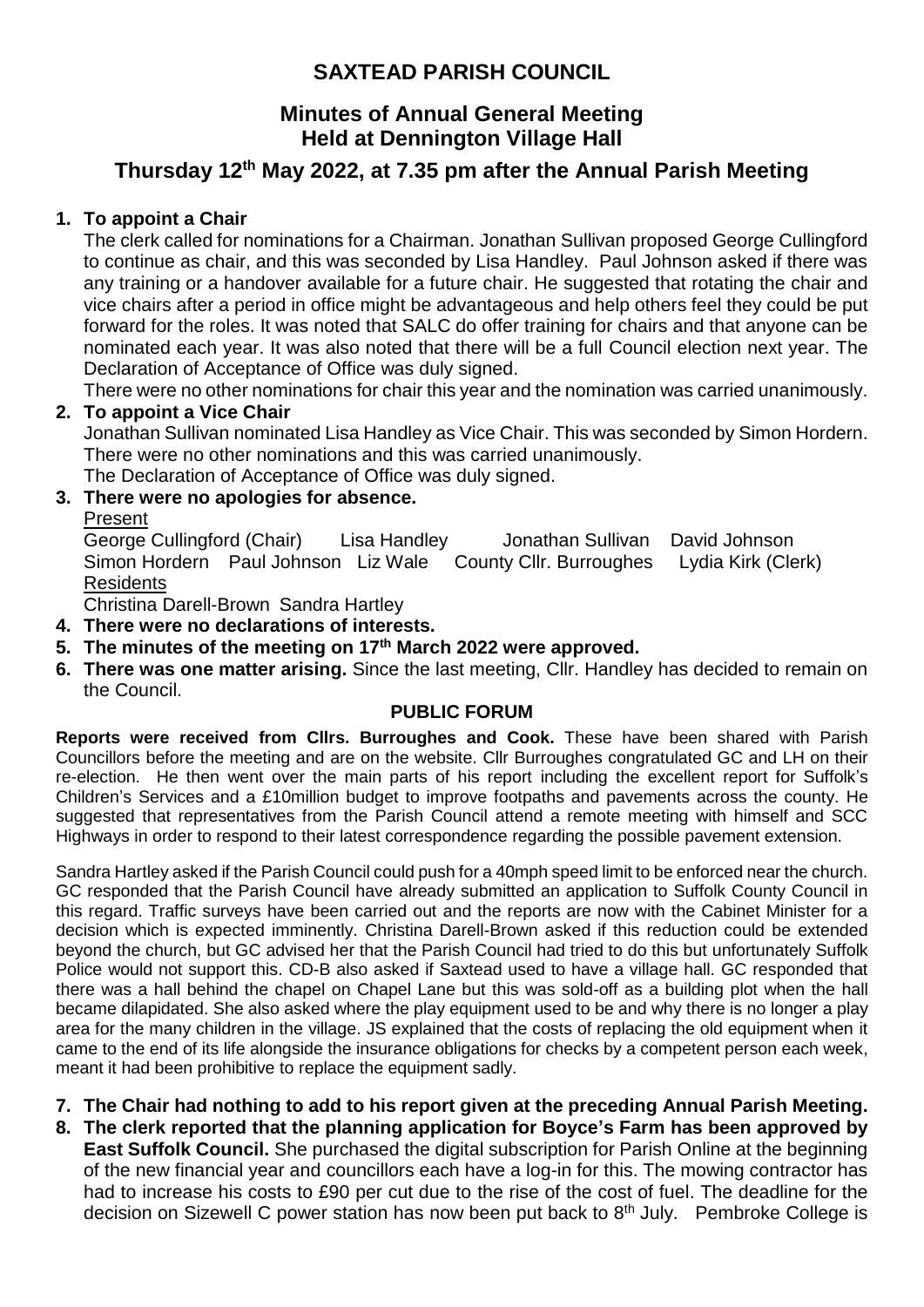working on a licence agreement that will allow village events to be held on the green without seeking the agent's permission each time.

| 9. | <b>Appointment of Officers and Council Representatives</b> | Prop.             | Sec. |           |
|----|------------------------------------------------------------|-------------------|------|-----------|
|    | Responsible Financial Officer                              | Lydia Kirk        | JS   | DJ        |
|    | <b>Examining Councillor</b>                                | Paul Johnson      | LW   | <b>SH</b> |
|    | Footpath Officer                                           | Liz Wale          | PJ   | LН        |
|    | Interim Neighbourhood Watch Coordinator                    | Jonathan Sullivan | SH   | PJ        |
|    | <b>SALC Representative</b>                                 | David Johnson     | l W  | JS        |

These nominations were all carried unanimously.

### **10. Responsible Financial Officer's report**

a) The following payments were approved

| Reference<br><b>Number</b> | Amount  | Payee               | <b>Details</b>                            |
|----------------------------|---------|---------------------|-------------------------------------------|
| P4 22-23                   | £130.00 | <b>Trevor Brown</b> | Internal Audit Fee                        |
| P5 22-23                   | £390.00 | <b>Sarah Rimmer</b> | Purchase of 108 mugs for Platinum Jubilee |

b) Receipts and payments since the last meeting were noted:-

| £0.07  | Interest            | Barclays             |
|--------|---------------------|----------------------|
| £5.147 | <b>Full Precept</b> | East Suffolk Council |

| Reference<br><b>Number</b> | Amount  | Payee                         | <b>Details</b>               |
|----------------------------|---------|-------------------------------|------------------------------|
| P <sub>2</sub> 22-23       | £54.00  | <b>Parish Online</b>          | Digital mapping subscription |
| P1 22-23                   | £193.24 | <b>SALC</b>                   | Annual subscription          |
| P3 22-23                   | £36.80  | <b>Fram Technology Centre</b> | 460 sides A4 printing        |

- c) The bank balances were reviewed as being £5,998.79 and £5,297.17 as at 29<sup>th</sup> April. The reserved funds stood at £1,143.
- e) The bank reconciliation as at 31.03.2022 had been shared prior to the meeting. This was signed alongside the bank statements by the Examining Officer.

## **11. Procedural**

a) The Accounts for the year ending  $31<sup>st</sup>$  March 2022 were considered. JS proposed accepting the accounts, this was seconded by LH and councillors agreed unanimously.

b) **Section One** and **Section Two** of the **Local Councils' Annual Return** were approved by council and signed by the Chair.

c) The **Statement of Significant Variances** was read through and accepted.

d) Council resolved **to opt out of an External Audit** as an exempt council. The **Certificate of Exemption** was completed and signed by the RFO and Chair.

e) As per her contract, the clerk is to move up a scale point, from SCP 10 to 11, from 1st April 2022 for another year's service. There has been no information from NALC as to recommended pay increases for the 2022-2023 year as yet. Councillors agreed to increase the clerk's Home Working Allowance in-line with government guidelines.

f) Councillors re-confirmed their agreement to be summoned to meetings by electronic means.

#### **12**. **The Internal Auditor's Report for the 2021-2022 annual paperwork was reviewed.** There were no recommendations or causes for concern.

The Clerk has contacted The Pensions Regulator and the next Declaration regarding Auto-Enrolment is not due until January 2023.

JS added that he would like to congratulate the clerk on another successful internal audit and positive report from the auditor.

### **13. The following policies were reviewed:**

a) Standing Orders

- b) Assets Register
- c) Financial Regulations

d) Statement of Internal Control. This was considered fit for purpose and effective, as supported by the Internal Auditor's report.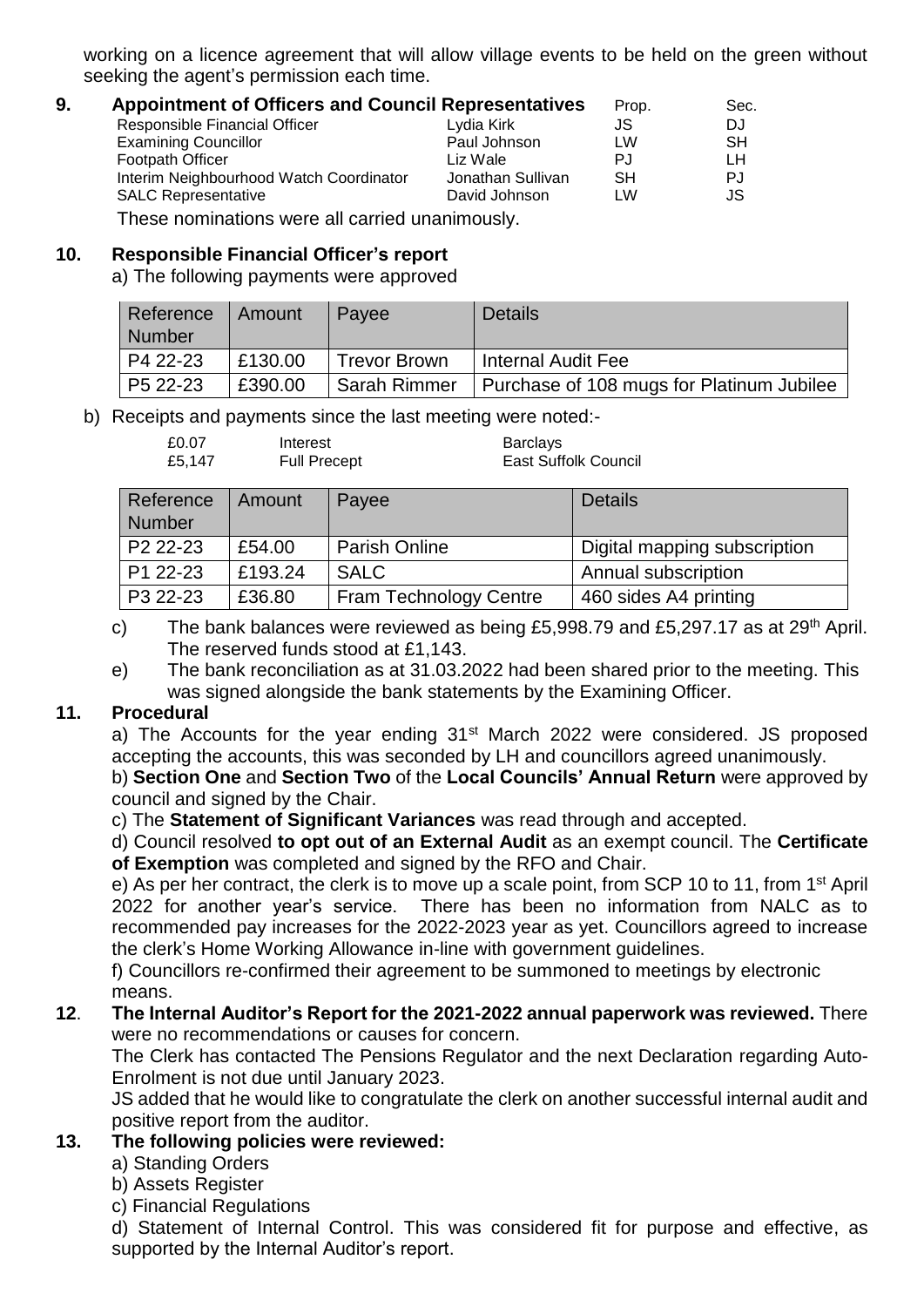e) Risk Assessment.

f) Financial Risk Assessment. A minor amendment to include provision for online bank payments, when authorised by two mandates, was added. Councillors were also reminded of the need to ensure all devices which hold Council emails are password-protected and emails from individuals that are not needed are deleted periodically.

g) The insurance policy was considered fit for the Council's needs, which have not changed since the premium was purchased. Assets up to £20,000 are covered.

- **14. After some discussion, the Local Government Association's model Code of Conduct was adopted in-line with NALC recommendations.**
- **15. JS proposed using Trevor Brown as the internal auditor for the year ending 31st March 2022.** This was seconded by GC and carried unanimously.
- **16. Residents have expressed concerns that advertising boards are being placed on the village green.** There were particular concerns about signs which were placed on the junction as they hinder visibility for drivers. All the signs have currently been removed and the clerk is in discussion with Pembroke College's agent in this regard.
- **17. The Jubilee events will now be held in the grounds of the pub as the village green is likely to be too wet following a leaking pipe there.** As discussed at item 10.a, councillors agreed to increase the budget agreed at the last meeting for the Jubilee events to £390.00. The committee are purchasing mugs to give to children in the village and extra mugs will be sold to help cover other expenses incurred by the committee in putting on the events. JS joined the Jubilee Committee to be the Parish Council's representative. It was thought the event could then be covered under the Council's insurance premium but it has transpired that

this is not the case. JS has arranged alternative complimentary cover from the Neighbourhood Watch Association, and the event could also be covered under the pub's insurance policy.

- **18. Pleasingly, over 70 residents' surveys have been received so far and the survey team has started collating results and comments.** Data from the results will be brought to the next meeting. SH has been knocking on doors to help increase the percentage of returns. The contact details for residents wishing to join the village circulation list will then be passed to the clerk for her to send all correspondence.
- **19. It was agreed to change Parish Council meetings to Wendesday evenings to limit disturbance to the users of the main hall on Thursday evenings.** Some provisional dates were discussed and the Clerk will email out meeting dates for the rest of the year when the meeting room has been booked.
- **20. Councillors were pleased to hear from Cllr. Burroughes that the proposed speed reduction request is now with the Cabinet Minister at SCC Highways and a decision is expected imminently.** DJ asked Cllr Burroughes to seek a likely timescale for how long it would take for the new limits, if approved, to be implemented. He also stressed the importance for measures to be put in place to ensure compliance with the new speeds. Cllr Burroughes said he would ask Highways for a timeframe and that he would provisionally support an application to purchase a Speed Indicator Device. Alternatively, the Ward Councillor may have funds for this in her Enabling Communities Budget. Cllr. Burroughes also suggested Saxtead creates a Community Speedwatch Team and suggested that he may have funds to go towards purchasing a speed camera from his Locality Budget. The village could also request that the police Auto Number Plate Recognition (ANPR) speed cameras visit the area.

Councillors were surprised by the latest correspondence from SCC regarding the possible pavement which now suggests more surveys would be required before the scheme is put to the Asset Manager. It was noted that SCC says the project is likely to cost in excess of £100,000 but councillors would like to see how this figure was reached. The quotation could then be taken to Framlingham Town Council, to ascertain whether this project could be carried out using CIL funding. Cllr Burroughes will respond to SCC challenging this latest email and will report back to the Council.

**21. Jonathan Sullivan** is happy to continue in his role as temporary Neighbourhood Watch coordinator for now. Residents who expressed an interest in joining the scheme in the residents' survey will be contacted to see anyone would be interested in taking over the